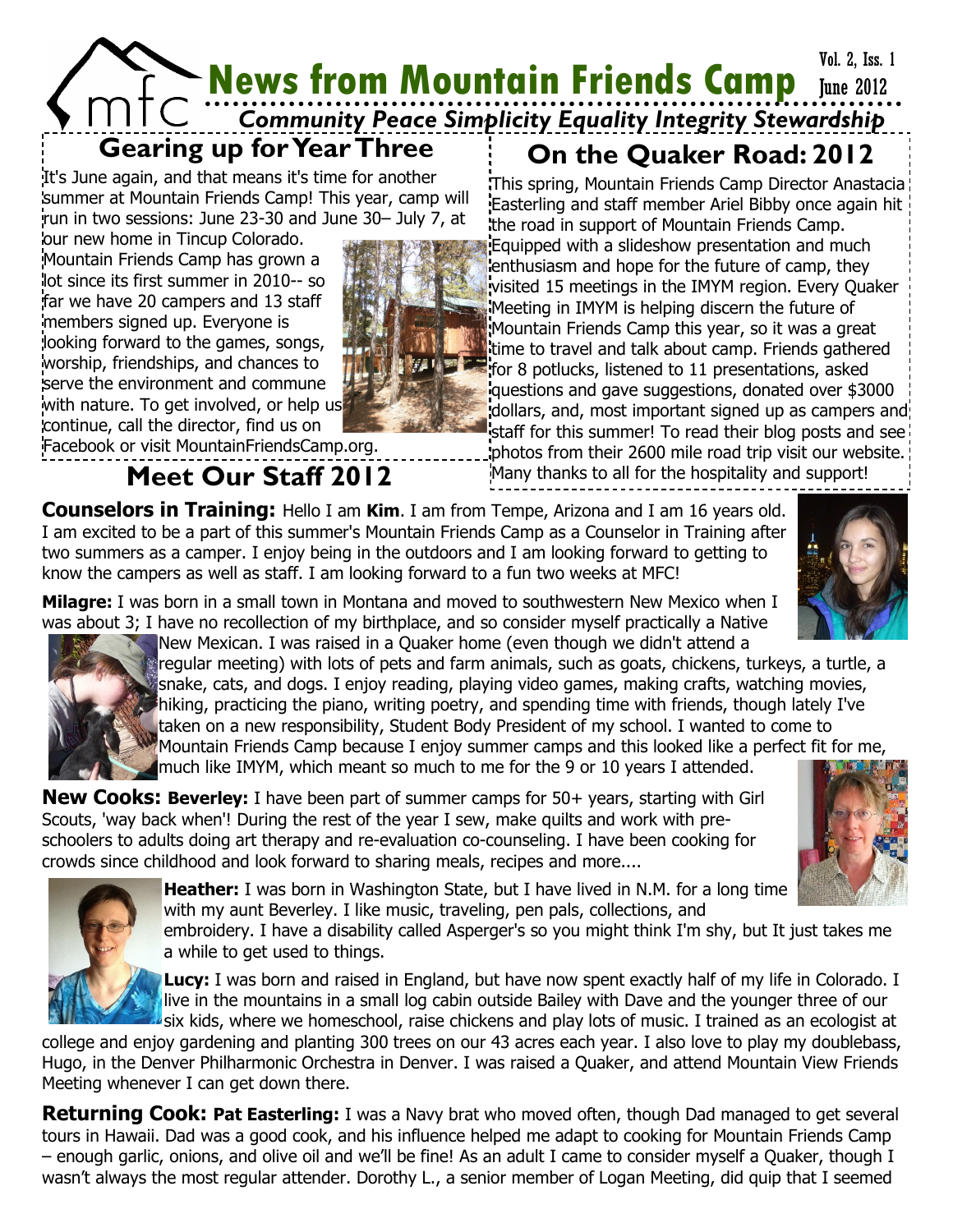"MFC, to me, means a time to get away from all the worries and stresses of into raw nature."

to show up when there was food! (Mmm, Quaker Potlucks!). Later, after Brenda and I had children we became regular attenders and soon, urban life and be able to dig my hands members. And my attendance in Biz Meeting has (almost) nothing to do with the great snacks and deserts. Looking forward to this summer!

"MFC helped me understand what I believed in."

### **New Counselors: Mark Janney** grew up in Albuquerque NM. His

passions include reading, music, mathematics,

"You should definitely come! You get to backpacking and cycling. Solidly rooted in liberal do really fun stuff and at the same time Christianity, his spiritual quest took him down

have the satisfying feeling of getting a job done and helping someone."

"This place was so peaceful and the people were wonderful. I learned a lot about myself and Quakerism."

the contemplative path, and eventually to Quakerism. He is a member of Tempe Monthly Meeting, attending there **since 1995.** 

**Valerie Ireland** attends Boulder Monthly Meeting, is a kindergarten teacher, wife, and mother of 2 young adults.

Valerie has been serving youth in various capacities for 30 years, including foster parenting, girl scouts, and leading IMYM Children's Yearly Meeting. Valerie has been active on the Mountain Friends Camp committee since 2009, when she found us our first hosts in Gardner Colorado. She is excited to finally be serving

Mountain Friends Camp this year as OAF (Older Adult Friend) staff.

**David Ireland** I am pleased to have the opportunity to be on staff for this year's MFC and look forward to seeing what it's all about. Val and I have been into checking out all sorts of sustainable lifestyle and housing ideas for some time now. I am particularly into bleeding edge "free energy" inventions which are currently getting closer and closer to the marketplace. Val and I feel that the future hinges on the ability to figure things out like sustainability and living green. They will be great skills to have in the future. We welcome the opportunity to talk with interested people on these subjects.

**Linda Raczek** is a long-time resident of Cortez, in the far southwest corner of Colorado known as the Four Corners area. Her passions are birding, backpacking, and sailing. Linda's favorite job of all time was crewing on Pete Seeger's Hudson River Sloop Clearwater, where she was called "Sparky" and taught NYC kids about the environment. The past several years she has managed a small nature/archeological preserve in Cortez and organized the Ute Mountain/Mesa Verde Birding Festival. She is a member of Durango Friends Meeting.

**DaKishia Reid:** I am a seeker in the truest sense of the word, and am enjoying a rich life through new discoveries and understanding. I enjoy good conversation, pomegranates, and hopes to some day co-create and reside in a self-sustaining community. While new to the Friends community, I have a long and thriving relationship with the Divine. I've also spent the last year as a Guide for young people in the Southern Utah High deserts, and enjoy being under the sky more than most anything else.

**Returning Counselors: Eric Wright:** I'm a member of Mountain View Friends Meeting in Denver, and have been a Quaker all my life. I think my favorite job was working as a counselor and program director at Camp Dark Waters, a Quaker camp in New Jersey, when I was in high school and college. More recently I've helped run a Family Resource Center in Denver. I'm married and have two grown daughters, Maya and Jenny. I'm sixty-five this year, and starting to think of myself as retired. I like being outdoors, cooking, playing guitar and singing, and getting to know people in a group. My goal for Mountain Friends Camp is to be a good listener.

**Ariel Bibby** returns for the third time this summer to reprise her role as a counselor for Mountain Friends Camp. Over the last few years she has been glad to become familiar with Quakerism, meeting many F/friends at IMYM and on the Quaker Road in 2011 and 12– the individuals have been exceptionally kind and welcoming, and the practice has helped her grow spiritually and personally. Ariel enjoys the outdoors, sports, telling stories, and adventuring, and looks forward to camp this summer.

**Camp Director: Anastacia Easterling:** I grew up in Utah and became a member of Logan Friends Meeting right before moving away at age 17. Since then I've studied, worked and traveled all over the place, but am always glad to come back to Logan and connect with friends and family. My favorites are hiking, climbing trees, knitting, biking, and adventurers with friends. See you soon!

**MountainFriendsCamp.org** Director: (435)554-1132 IMYMSummerCamp@gmail.com IMYM.org/mtnfrcamp